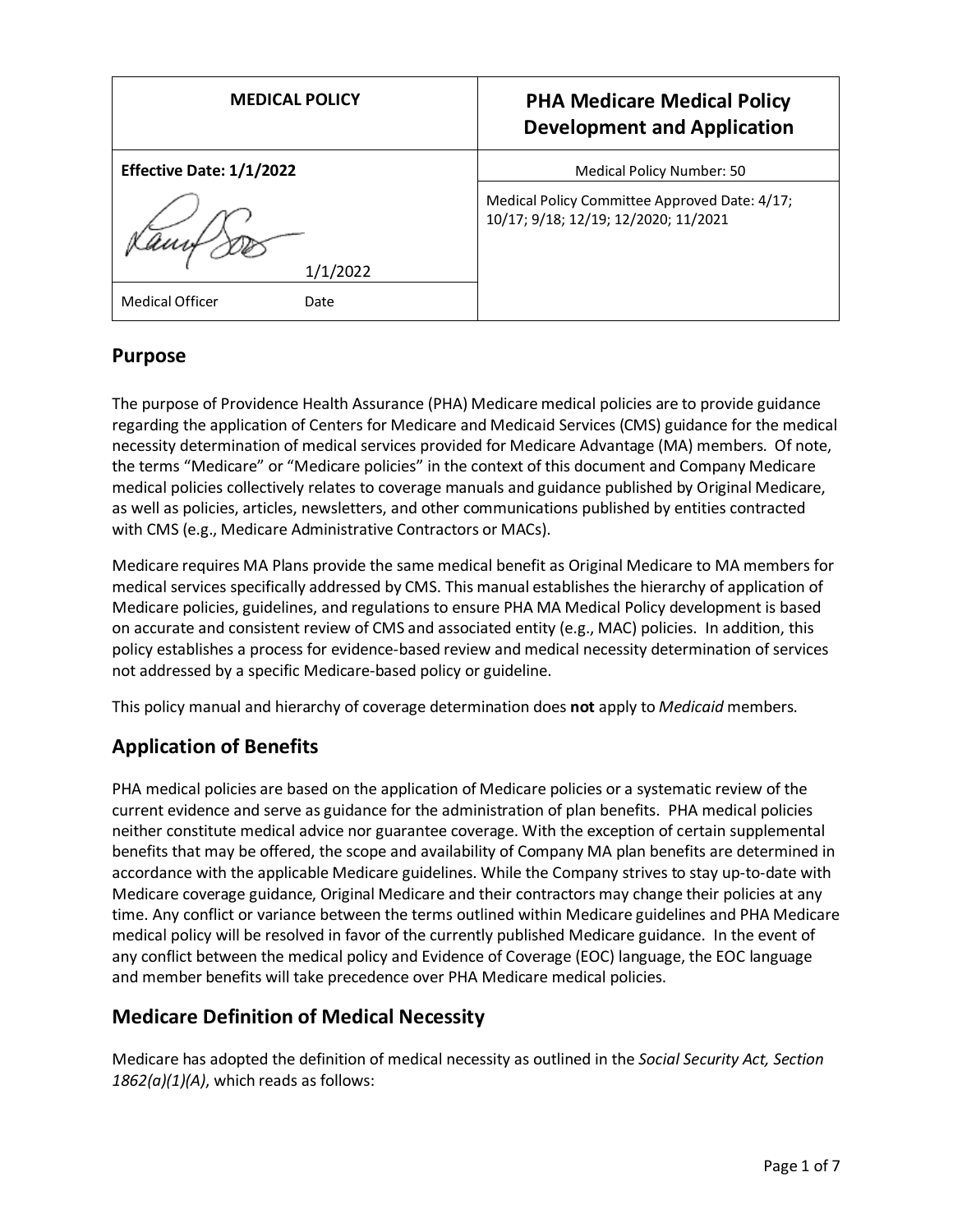"…Notwithstanding any other provision of this title, no payment may be made under part A or part B for any expenses incurred for items or services, … which… are not reasonable and necessary for the diagnosis or treatment of illness or injury or to improve the functioning of a malformed body member."[1]

Note the requirement that the service, item or technology be **both** medically reasonable **and** necessary. With limited exceptions (e.g., preventive services such as pap and mammograms), any medical services (e.g., procedures, durable medical equipment, devices, inpatient services, etc.) deemed not medically reasonable and necessary to treat an illness or injury or improve function of a malformed body member will not be covered. Medicare and its contractors may utilize a variety of evaluation methods for determining the medical necessity of a medical service, including, but not limited to the following  $[2,3]$ :

- Safety and efficacy
- Quality of evidence and the clinical significance of reported outcomes
- Clinical practice guidelines
- Input or consultations by experts, recognized authorities, and medical associations in the applicable field of interest

Medicare's medical necessity protocols should be applied regardless of whether the service is approved by Food and Drug Administration (FDA) or included in a Medicare Fee Schedule. The issuance of a CPT/HCPCS code to a device or procedure does not alone automatically imply the procedure is medically reasonable and necessary.<sup>[4]</sup> Approval by the FDA also does not automatically imply medical necessity of a service or item under Medicare. While the FDA determines safety and effectiveness of a device or drug, it does not establish medical necessity under the Medicare Program. Medicare may reference FDA determinations regarding safety and effectiveness, but it is Medicare or its contractors who evaluate services, procedures, drugs or technology to determine if they may be considered Medicare covered services or are reasonable and necessary for Medicare members under *§1862(a)(1)(A)*. This application of coverage determination also includes medical services and technologies reported with an unspecified (unlisted) CPT or HCPCS code.

## **Development of a PHA Medicare Medical Policy**

Topic Selection for Policy Development

Issues are selected for Medicare medical policy development through several mechanisms, including referrals from internal staff, the provider community, and our members. Examples of activity which may warrant new policy development include, but may not be limited to, the following:

- New national coverage determinations (NCDs), local coverage determinations (LCDs), or local coverage articles (LCAs) developed by Medicare or MACs;
- New diagnostic tests, therapeutic procedures or medical devices;
- Controversial medical technologies with respect to their clinical utility;
- Technologies with a high level of interest for members and/or providers.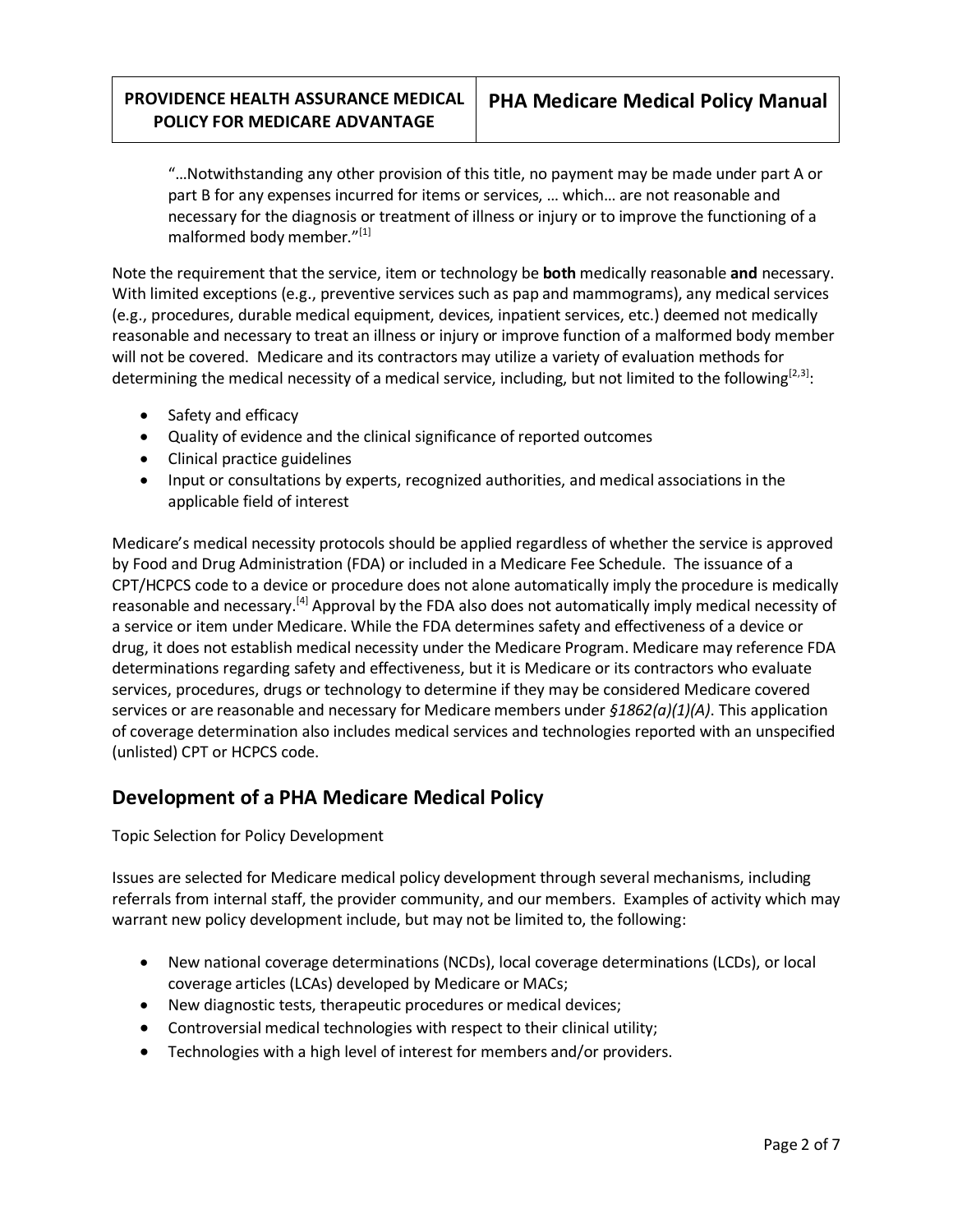The development of a PHA Medicare Medical Policy is based on a hierarchy of coverage determination. To ensure PHA Medicare Medical Policies are aligned with Original Medicare coverage determinations, policies are based on Medicare coverage manuals and/or provisions, NCDs, LCDs, LCAs, and Medicare Learning Network (MLN) documents, when such are available. When no policy or guideline is available from any of the resources noted above, PHA Medicare medical policy may be based on an evidencebased commercial medical policy or medical utilization vendor.

According to the Medicare Managed Care Manual (Chapter 4):

"…(A)n item or service classified as an original Medicare benefit must be covered by every MA plan if:

- Its coverage is consistent with general coverage guidelines included in original Medicare regulations, manuals and instructions (unless superseded by written Centers for Medicare and Medicaid Services (CMS) instructions or regulations regarding Part C of the Medicare program);
- It is covered by CMS' national coverage determinations…; or
- It is covered by written coverage decisions of local Medicare Administrative Contractors (MACs) with jurisdiction for claims in the geographic area in which services are covered under the MA plan,... $^{\prime\prime [5]}$

As such, the following policy hierarchy is used to guide medical necessity determination of all PHA Medicare medical policies:

### • **CMS Coverage Manuals and Provisions**

CMS coverage manuals/provisions may be used as the basis for medical policy development to determine the medical necessity of medical services.

Examples of a CMS coverage manual which may be referenced includes the Medicare Benefit Policy Manual, the Medicare Claims Processing Manual, and the Medicare Managed Care Manual.

### • **National Coverage Determinations (NCDs)**

When no CMS coverage manual/provision is available, or if further definition of a CMS coverage manual/provision is required, then an NCD may be used as the basis for medical policy development to determine the medical necessity of medical services.

"NCDs are developed by CMS to describe the circumstances for Medicare coverage nationwide for a specific medical service procedure or device. NCDs generally outline the conditions for which a service is considered to be covered (or not covered) and usually issued as a program instruction."<sup>[6]</sup> NCDs are binding for Medicare, Medicare Administrative Contractors (MACs), and Medicare Advantage Organizations (MAOs).<sup>[5,7,8]</sup>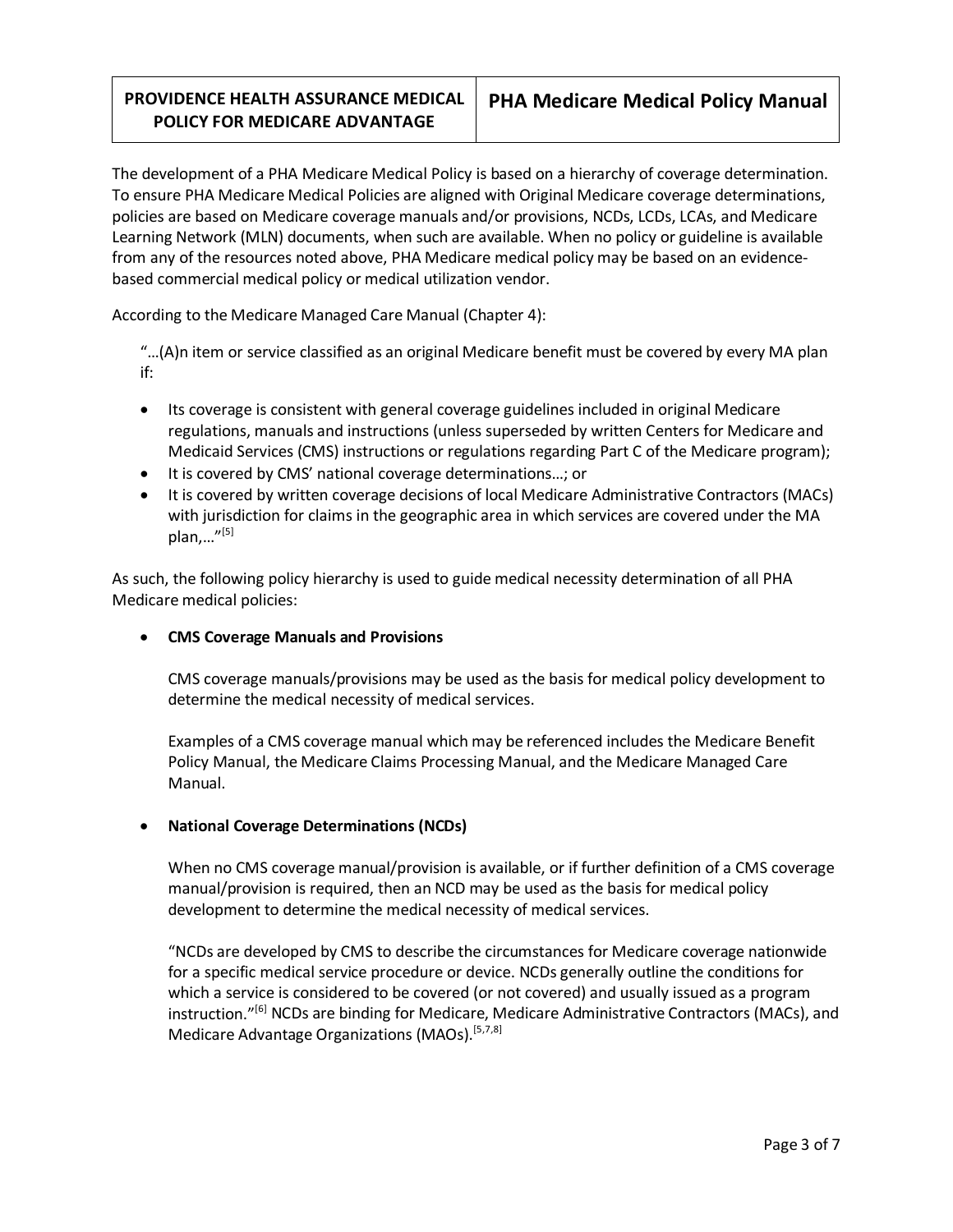### • **Local Coverage Determinations (LCDs) and Local Coverage Articles (LCAs)**

When no Medicare coverage manual/provision or NCD is available, or if further definition of a Medicare coverage manual/provision or NCD is required, then an LCD and accompanying LCA, may be used as the basis for medical policy development to determine the medical necessity of medical services.

According to Medicare:

"An LCD, as defined in §1869(f)(2)(B) of the Social Security Act (SSA), is a determination by a Medicare Administrative Contractor (MAC) respecting whether or not a particular item or service is covered on a contractor–wide basis in accordance with section 1862(a)(1)(A) of the Act." $^{[9,10]}$ 

LCAs include billing and coding articles, response to comment (RTC) articles, as well as other types of educational documents.<sup>[11,12]</sup> According to Noridian:

"The term "article" is used to describe any bulletin article, website article, educational handout or any other non-LCD document intended for public release that contains coverage/coding statements or medical review related billing or claims considerations.

"Medicare contractors post articles into the Medicare Coverage Database (MCD). Articles address local coverage, coding or medical review related billing and claims considerations, and may include any newly developed educational materials, coding instructions or clarification of existing medical review related billing or claims policy."[<sup>13]</sup>

Noridian Healthcare Solutions (Noridian) Jurisdiction F (J-F) is the designated MAC contracted to cover the states of Oregon and Washington.

#### MACs with Exclusive Jurisdiction over a Medicare Item or Service

According to the Medicare Managed Care Manual (Chapter 4):

"A MAC outside of the plan's service area sometimes has exclusive jurisdiction over a Medicare covered item or service. In some instances, one Medicare A/B MAC processes all of the claims for a particular Medicare-covered item or service for all Medicare beneficiaries around the country. This generally occurs when there is only one supplier of a particular item, medical device or diagnostic test (for example; certain pathology and lab tests furnished by independent laboratories). In this situation, MA plans must follow the coverage requirements or LCD of the MAC that enrolled the supplier and processes all of the Medicare claims for that item, test or service."<sup>[14]</sup>

In addition, "Services for an enrollee from a provider outside the service area are covered based on the local coverage determinations of that provider's geographic location."<sup>[15]</sup> Therefore, the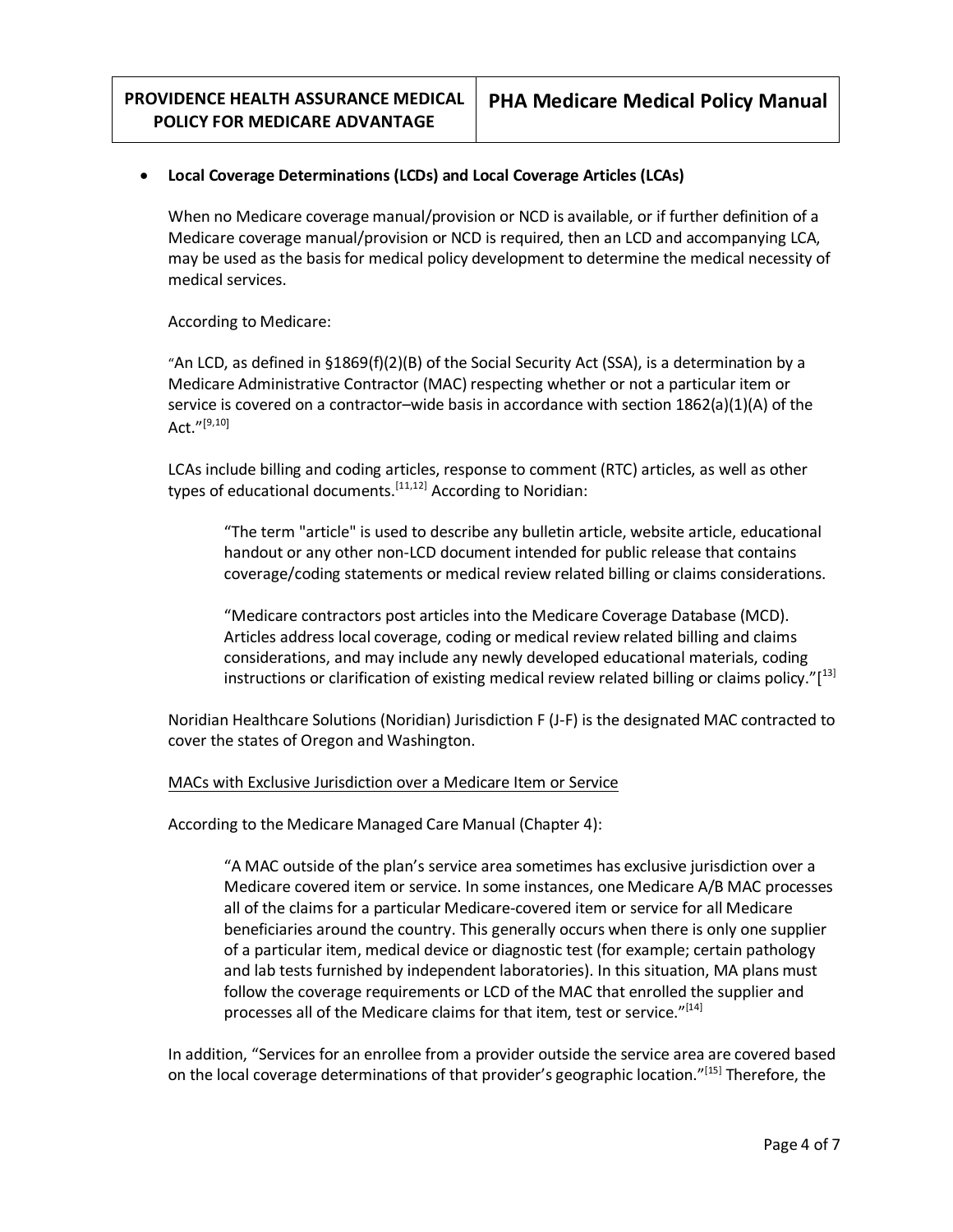Company may reference local coverage policies and articles by Medicare contractors from other service areas when necessary to remain compliant with Medicare regulations.

NCDs, LCDs, and LCAs can be accessed from the [Medicare Coverage Database](https://www.cms.gov/medicare-coverage-database/search.aspx) (MCD) website, while Noridian-specific information can be found on Noridian's website.

### • **Medicare Learning Network® (MLN)**

When no CMS coverage manual/provision, NCD, or LCD/LCA is available, MLN Matters<sup>®</sup> Articles may be used as the basis for medical policy development to determine the medical necessity of medical services.<sup>[16]</sup>

#### • **Commercial Medical Policies**

When no Medicare-based policy or guideline is available, then the Company commercial medical policy may be used to determine the medical necessity of medical services.

In the absence of a Medicare policy, Medicare guidelines allow for the MAO to apply an objective, evidence-based review to reach a coverage determination.<sup>[17]</sup> The Medicare Managed Care Manual (Chapter 4, §90.5) reads as follows:

"In coverage situations where there is no NCD, LCD, or guidance on coverage in original Medicare manuals, an MAO may adopt the coverage policies of other MAOs in its service area.

However, if the MAO decides not to use coverage policies of other MAOs in its service area, the MAO:

- o Must make its own coverage determination;
- o Must provide CMS an objective evidence-based rationale relying on authoritative evidence such as:
	- Studies from government agencies (e.g. the FDA);
	- Evaluations performed by independent technology assessment groups (e.g. BCBSA); and
	- Well-designed controlled clinical studies that have appeared in peer review journals; and
- $\circ$  In providing its justification, the MAO may not use conclusory statements with no accompanying rationale."[18]

Therefore, in the absence of a CMS policy guideline as described above which addresses the medical necessity of services, approved, the Company's commercial medical policies may be used for medical necessity determinations.

• InterQual®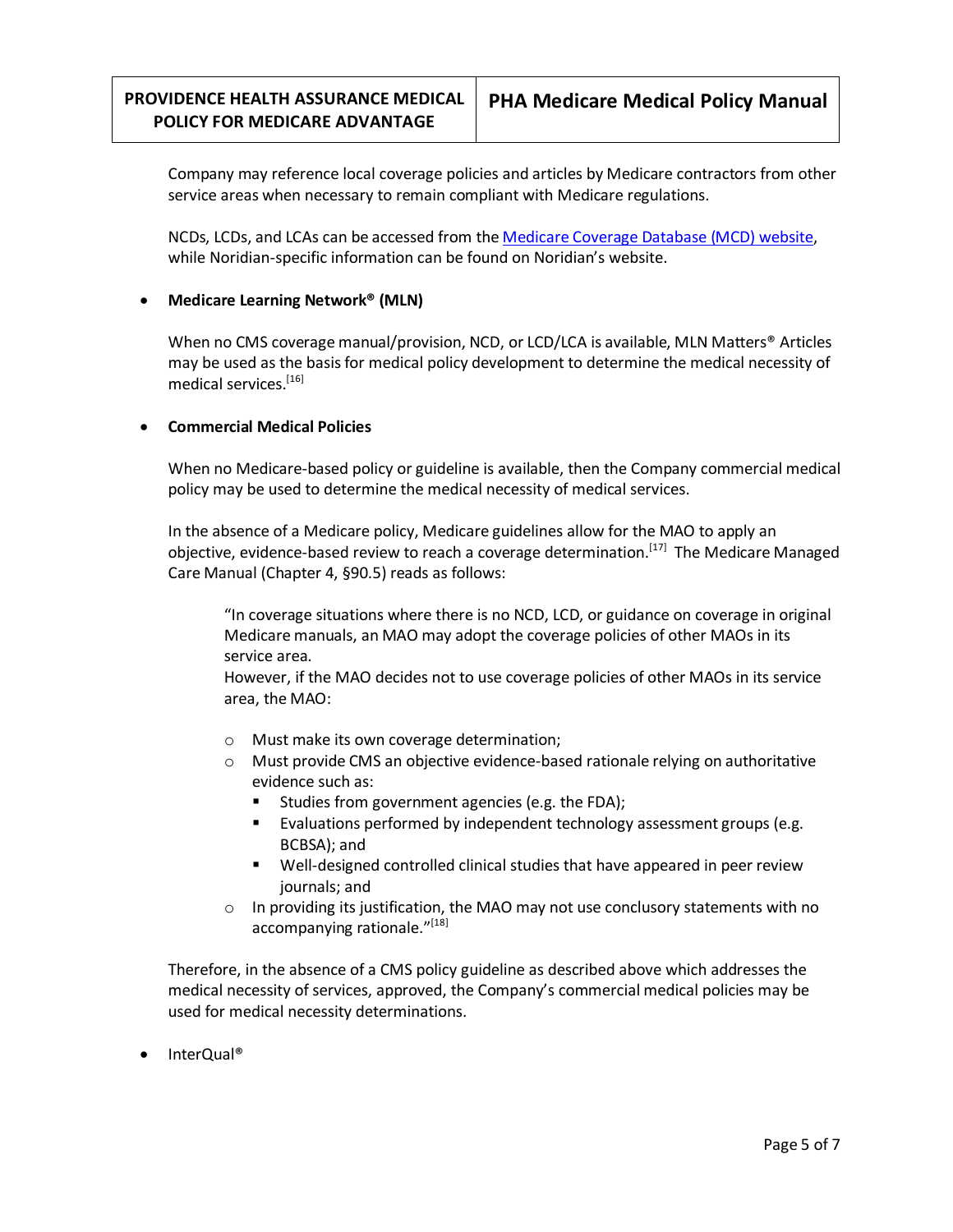If no policy criteria are available within an NCD, LCD, coverage manual, or existing medical policy for the services in question, InterQual® guidelines may be applied when available.

#### Approval Process

Policy drafts are presented to the Medical Policy Committee for final approval. The Committee consists of physician medical directors and other professional staff from the Company service area.

## **Continued Management of PHA Medicare Medical Policies**

The Medicare Medical Policies are reviewed and updated annually at a minimum. Policies may be reviewed more often in the event new information is published by Medicare, Noridian or other MACs, or as new evidence that alters the clinical criteria becomes available.

In the event multiple independent review entity (IRE) overturns are received for a service with no Medicare-based policy or guideline, the Company may reconsider its coverage position based on the rationale of the IRE determination for medical necessity. While coverage position changes are not guaranteed, especially if evidence is lacking or if member safety is a concern, the Plan may choose to review the policy coverage position in the event of multiple IRE overturns received for the same service(s), same condition, same clinical circumstances, and when the IRE overturns are based on the same or similar clinical rationale.

Elements considered during the review of a policy's coverage position include, but may not be limited to, other IRE reviews and outcomes, overall claim and prior-authorization volumes, ratio of overturns vs. appeals, current clinical practice guidelines (CPGs) and recognized standards of care, other payer policies, current peer-reviewed evidence, and clinical input and feedback by physician medical directors and other professional staff.

Medicare medical policy revisions are also presented to the Medical Policy Committee for final vetting and approval.

## **References**

- 1. Social Security Administration; Section 1862(a)(1)(A); Accessed 09/06/2021; Link: [https://www.ssa.gov/OP\\_Home/ssact/title18/1862.htm](https://www.ssa.gov/OP_Home/ssact/title18/1862.htm)
- 2. Medicare web page for Medicare Coverage Determination Process; Accessed 09/06/2021; Link: <https://www.cms.gov/medicare/coverage/determinationprocess>
- 3. Medicare Program Integrity Manual, Chapter 13 Local Coverage Determinations, §13.2.3 Clinical Guidelines, Consensus Documents and Consultation and §13.5.4 – Reasonable and Necessary Provisions in LCDs; Last accessed: 09/06/2021; Link[: https://www.cms.gov/Regulations-and-](https://www.cms.gov/Regulations-and-Guidance/Guidance/Manuals/Downloads/pim83c13.pdf)[Guidance/Guidance/Manuals/Downloads/pim83c13.pdf](https://www.cms.gov/Regulations-and-Guidance/Guidance/Manuals/Downloads/pim83c13.pdf)
- 4. Medicare Claims Processing Manual, Chapter 23 Fee Schedule Administration and Coding Requirements, §30 - Services Paid Under the Medicare Physician's Fee Schedule, A. Physician's